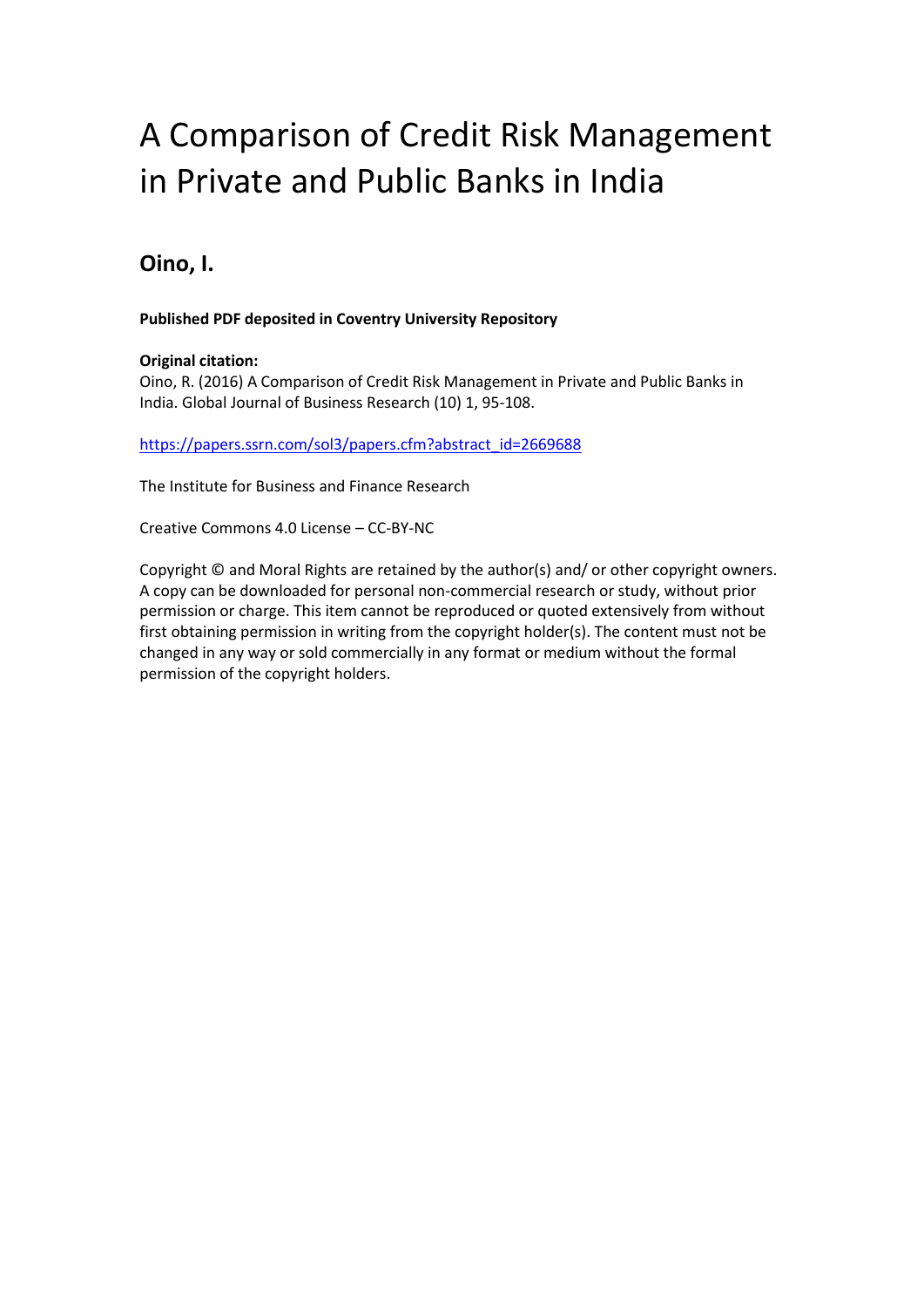

# **A COMPARISON OF CREDIT RISK MANAGEMENT IN PRIVATE AND PUBLIC BANKS IN INDIA**

Isaiah Oino, University of East London

# **ABSTRACT**

*Like other corporations, banks want to create value and seek ways to control risk while aiming to enhance productivity and performance. This is achieved by granting credits to customers from the money deposited by the depositor, thus placing them at risk in the case of defaulting. Despite this risk, banks must continually issue credit since it is the key source of its profitability. This research study assesses the impact of credit risk management on Indian public and private banks during the 2009-2012 period. Using pooled OLS, fixed effects and random effects, the study examines credit risk management in seven private banks and seven public banks. The results show that private banks are more capitalized and more profitable than public banks. In addition, in both cases asset quality measured using non-performing assets with negative coefficients significantly influenced bank profitability. The study extrapolates the importance of regulatory capital and the importance of risk management in ensuring stability in the financial industry.*

**JEL:** G02, G18

**KEYWORDS**: Capital Adequacy, Non-Performing Assets, Performance, Net Interest Margin

# **INTRODUCTION**

uring the last thirty years, the world has experienced a number of financial and banking crises. Most of these crises occurred in developing countries. The dominant crises corresponded to deregulatory processes that forced extension of credit in short timeframes. Continuous rises in asset I wring the last thirty years, the world has experienced a number of financial and banking crises.<br>
Most of these crises occurred in developing countries. The dominant crises corresponded to<br>
deregulatory processes that fo leading to acute banking crises and credit losses. Over the last five years, the banking sector has undergone great metamorphosis as a result of the financial crisis of 2008. There is more emphasis on not only capital adequacy, but also on moral hazard. The global bailout of banks was a major paradigm shift, with taxpayers stepping in to rescue banks as a result of their short-term profits or bonuses. The argument for the bailout is that banks play a significant role of intermediation in the economy.

Significant reforms have been suggested in response to banking crises. For instance, Basel I, and Basel II and Basel III represent the banking supervision accords proposed by the Basel Committee (Felix and Claudine, 2008). The Basel Accord implemented a framework in 1988 by G-10 central banks focusing on credit risk and safe banking. The Reserve Bank of India (RBI) issued a guideline on credit risk management in 2002 per international law. Basel I played a critical role in strengthening the financial system, through several measures like weak incentives and deficiency of risk management. As a result, Basel II sought to reveal banks' fundamental risk exposure and response to financial innovation like securitization. Paradoxically, the incidence of crisis did not decline despite the introduction of succeeding development.

The recent international financial crisis signifies that risk management in banking sectors is significantly inadequate. The drive for globalization, innovation and financial deregulation has not eliminated credit risk even if the off-balance and market risk hold more interest in the wake of the disruption to the global financial markets (Paradi et al. 2012). Thus, credit risk is still the greatest concern to banking authorities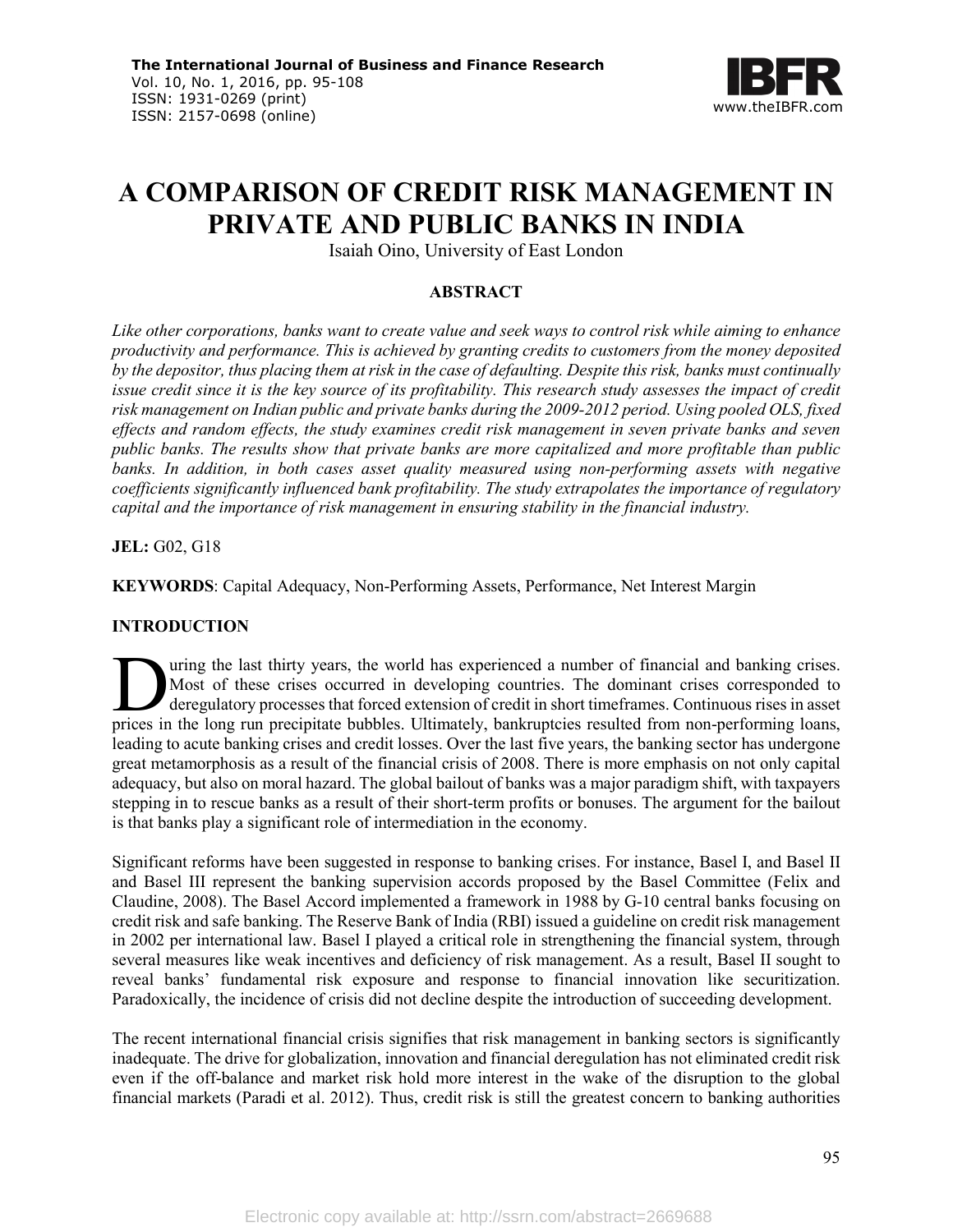and regulators. There is huge economic impact that is linked with bank failure because of the ripple effects that spread from banking to other sectors of the economy. Therefore, credit risk management is an issue of great value given that the core function of every bank is credit granting. The character of the banking sector has been so perceptive since more than 85% of their liability is deposits (Saunders & Cornett, 2005), and banks mobilize these deposits to credit for borrowers, which in fact is an income-generating function of banks. Besides all other services, bank must generate credit for customers to make money, enhance growth and remain competitive in the market.

Multiple studies have already been carried out on the effects of bank credit risk management, such as Kithinji (2010) and Poudel (2012). However, all research focuses on the component of credit risk management in banks regarding credit risk measurement, provisioning, credit derivative and its influences on bank profitability. This work goes further by incorporating the capital adequacy, taking account of the recent revisions and guidelines of Basel III.

*Research objective:* The primary objective of this research is to elucidate how Indian banks practice and manage credit risk, and thus attention is tailored towards assessing the influence of credit risk management on profitability over four years (2009-2010). The ultimate objective of this study is to consider different parameters applicable to credit risk management and how they influence financial performance.

The rest of this paper is structured as follows: the next section examines the literature review. I then describe the data and the methodology and discuss the results. The final section concludes.

# **LITERATURE REVIEW**

Commercial banks play leading roles in lending and intermediation between lenders and borrowers. A bank has several functions: mainly accepting deposits and granting credit facilities like loans and advances, which comprise its primary function. Regardless of the significant role that banks play in financial markets by linking lenders to borrowers, instability in the global economic environment, currency values and financial markets has impinged deleteriously on bank functionality and profitability.

Although the key causes of severe bank disruptions and failures continue to be inadequate credit risk management, credit granting remains the principal business of every bank in the world. Well, in reality, operating banks are considered a channel for economic prosperity and growth, whereas weakly functioning ones do not merely obstruct economic progress but also intensify poverty. However, banks are vulnerable to various risks such those from the market, interest, credit, and operational risk, which impact financial performance in various ways. The size and level of the loss caused by credit risk can be seen to be severe compared to other risk, as it directly threatens bank solvency (Frederick, 2012).

# Credit Risk

The survival, performance and sustainability of banks are hugely reliant on correct measurement, effective and sound management of credit risk. As stated by the Basel Committee on Banking Supervision, or the BCBS (2006), "Credit risk is the potential risk of loss due to the failure payment by the obligators in the terms of loans or other types of credit". It implies that the risk emerges from the perspective that bank counterparties or borrowers are unwilling to perform or fulfill their obligations. Moreover, in other words, the value of the bank's assets, particularly its loans, will reduce worth and probably become valueless, thereby damaging the solvency state of banks. This is in line with Chen & Pan (2012), who termed credit risk as ''the extent of value fluctuation in the debt derivatives and instruments due to transform in the core credit quality of counterparties and borrowers". BCBS (2006) claimed that historical understanding and occurrence reveals that concentration of credit risk mostly in the asset portfolio is the foremost cause of bank dysfunction.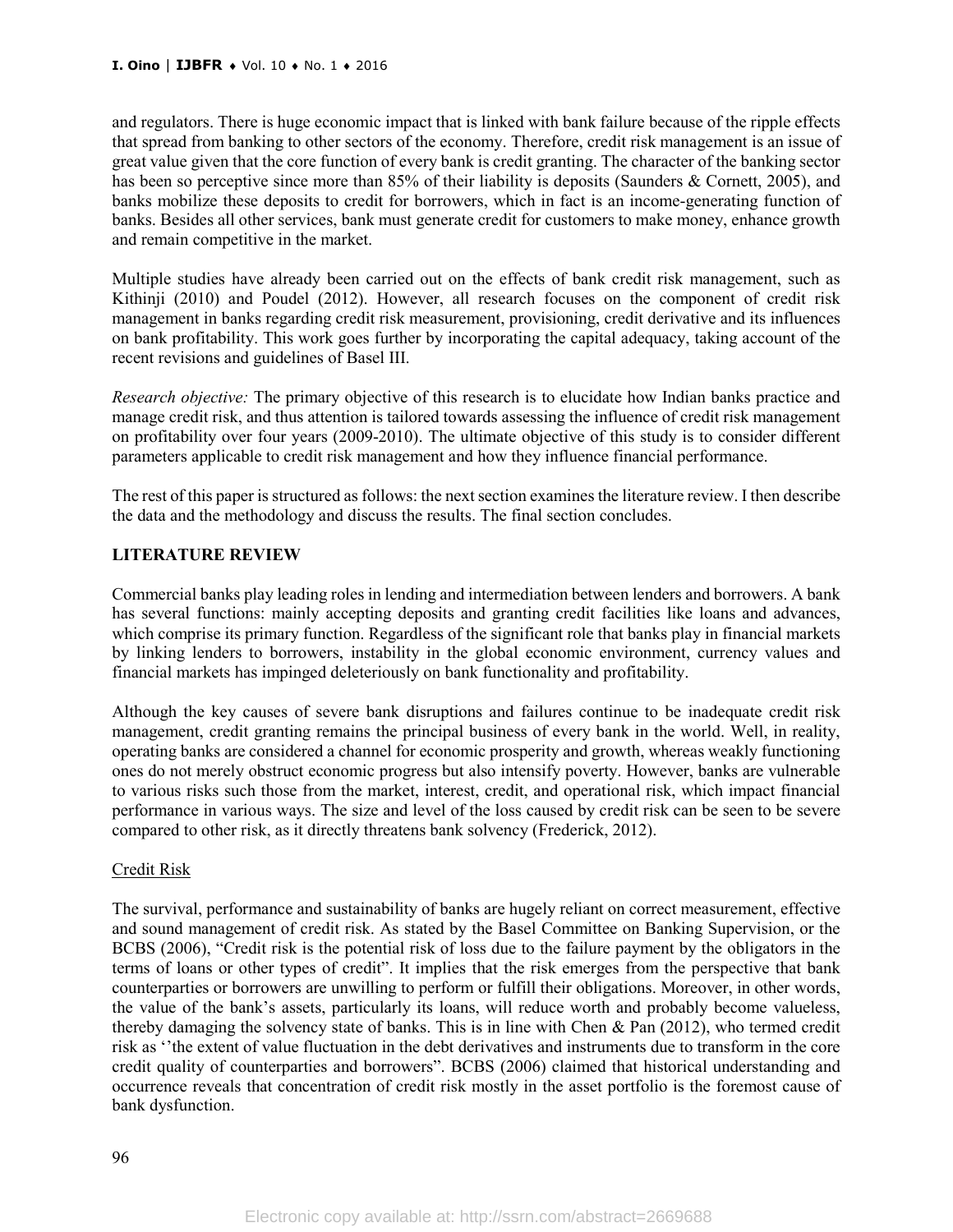When credit risk increases, there is inadequate capital because the bank will search for different sources to meet and mitigate losses. In addition, this leads to a decline in its liquidity status. This will consequently lead to a decline in profitability. It is worth noting that credit risk and returns are interlinked such that the higher the credit risk, the less return and vice versa. The trade-off between the two illustrates that high-risk securities (higher yield loans) reward a risk premium (higher average return) because of greater insecurity of payment. Thus, the return / value and average revenue can be increased only by increasing risk. Greuning and Bratanovic (2003) stress that it is critical to understand that credit risk has always been the major hazard to any bank's performance and the major cause of bank collapse.

# Credit Risk Management in Banks

Credit granting is the foremost source of revenue in banks. Credit risk management needs to be integrated into the decision making process before granting credit. Simply, this involves identifying, analyzing and assessing, monitoring and controlling credit. This has a direct impact on the level of non-performing loans as well as on the sum of loans and advances extended to customers (Kithinji, 2010). It should be the top priority of bank operations in order to enhance sustainability. Despite these facts, significant bank problems have increased considerably in both established and emerging economies (Fredrick, et al. 2012). Several studies and researchers have identified the causes of these disruptions as localized to the banking sector in addition to numerous other factors. The problem regarding the credit, especially weakness in credit risk management, has been recognized as the main reason for bank problems (Richard et al. 2008).

Over the years, despite the innovations in the financial services sector, Hennie (2003) stated that credit risk still remains the most prominent reason for bank failure. For this reason, "more than 80% of the bank's balance sheet commonly relates to this aspect of risk management." The major reason for serious banking problems directly relate to poor portfolio risk management, loose credit standards for counterparties and borrowers and lack of awareness of changes in economics. Collectively, these observations indicate the enormous critical role played by credit risk management in the entire bank risk management approach. The ultimate objective of credit risk management is to intensify the risk-adjusted rate of return by controlling and standardizing credit risk exposure.

# Credit Risk and Bank Profitability

Empirical evidence suggests that credit risk management is a predictor of bank performance. For illustration, non-performing asset as a parameter of credit risk can reduce the worth and undermine credit structure. As posited by (Afriyie and Akotey, 2010) loan default shrink the resource support for further lending, affect the borrower's confident and deteriorate the staff morale.

Banks incur significant costs in controlling overdue loans and this can naturally affect profitability levels. The major source of credit risk emanates from inappropriate credit policies, volatile interest rate, low capital and liquidity, direct lending, poor loan underwriting, poor loan lending, government intervention and improper supervision from the central bank. When credit risk increases, it leads to bank solvency and liquidity problems. If the bank lends and the borrower for some reason defaults, i.e. repayment and interest are not forthcoming, the problems will be twofold. First, the bank has to cease interest accrual on the doubtful loan, so there is an immediate earnings loss. Secondly, the bank has to maintain provision for nonperforming assets from the net interest income that implies the profit will be decreased. Therefore, increase in credit risk will cause loss and elevate the marginal expenditure of bank equity and debt to get funds from alternative sources to cover the losses (Sobhy, 2013).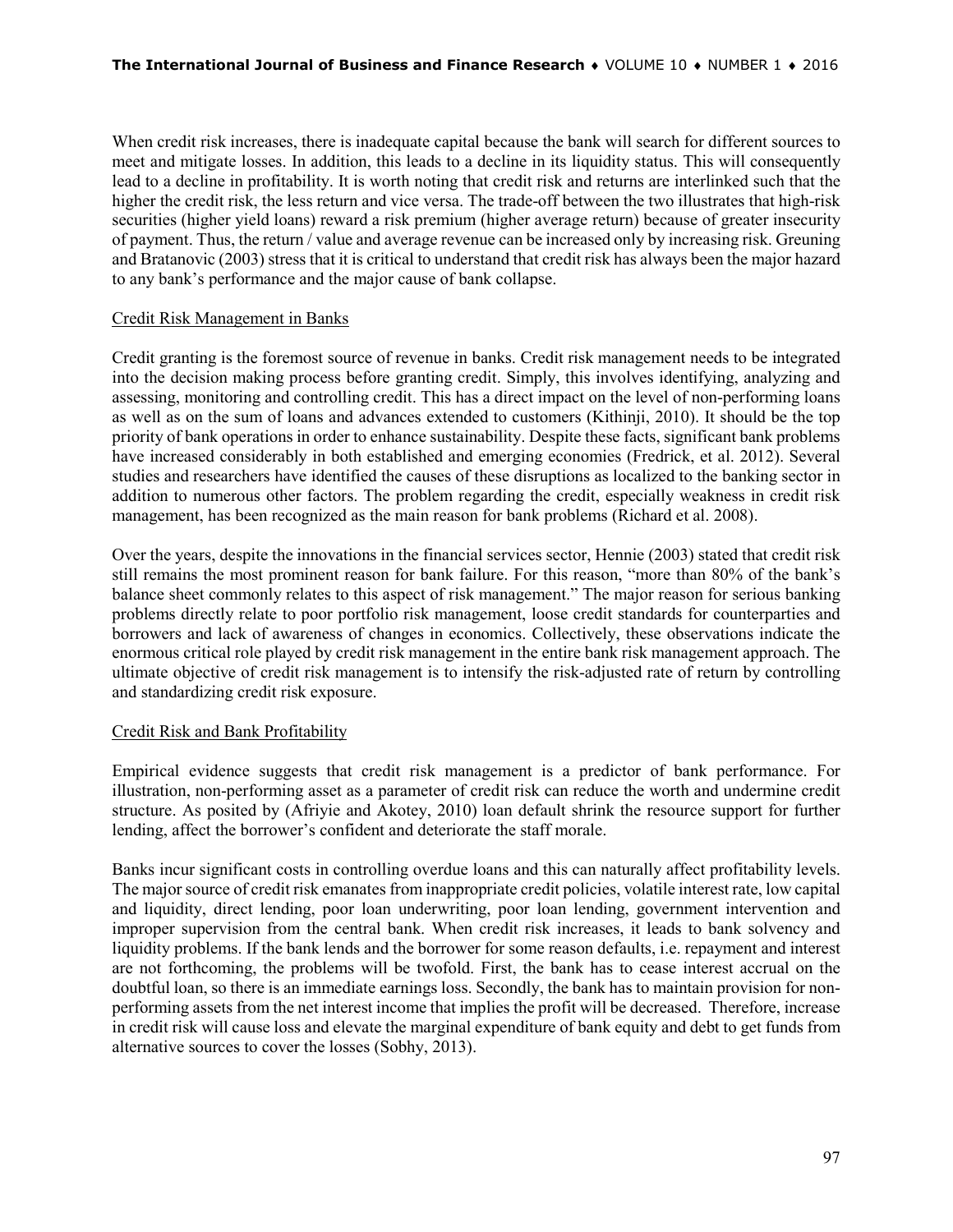#### Review of Related Empirical Literature

Several scholars like Kolapo, Ayeni and Ojo (2012), Kinthinji (2010) and Li Yugi (2007) carried out broad research studies on this topic and delivered mixed results. For example, Kolapo, Ayeni and Ojo (2012) noted that 100 percent increases in non-performing loan reduce profitability (ROA) by about 6.2 percent, although the study was characterized by serial correlation depicted by high Durbin-Watson. On the other hand, Kinthinji (2012) observed that there is no relationship between profits, amount of credit and the level of nonperforming loans. However, the study produced a moderate R squared of 39%, which computes to a negative adjusted R squared (-0.226).

Boahene, Dasah and Agyei (2012) adopted the regression analysis to evaluate the significant relationship between credit risk and Ghanaian bank profitability. Their research followed Manzura and Juanjuan (2009) by using the ratio of non-performing loans to total assets as an indicator for credit risk management and return on equity as a measure of bank profitability. They highlighted that credit risk management impinges dramatically on bank profitability. The study indicated that higher capital adequacy positively contributes to bank profitability.

Poudel (2012) assessed the effect of credit risk management in bank performance of Nepal during the 2001- 2011 period using 31 banks. The capital adequacy ratio, cost per loan and default rates were used as credit parameters, whereas ROA was a performance indicator. The results showed that credit risk management has a strong impact on bank financial performance.

Li yuqi (2007) studied the determinants of bank profitability and its impact on risk management practices in the United Kingdom. The study utilized regression analysis between 1999 and 2006. Six measures of determinants of bank profitability were employed. He used capital, liquidity and credit as internal factors in bank performance. Inflation rate, interest rate and GDP growth rate were used as external determinants of bank profitability. Return on Asset (ROA) was used as a measure of a bank's performance. It was found that liquidity and credit risk have a negative impact on bank profitability.

Kolapo, Ayeni and Ojo (2012), while analyzing credit risk management efficiency from 2004-2009 in commercial banks of Nigeria, suggested some additional views into credit risk as profit-enhancing apparatus. Regression analysis was used for data analysis and revealed there is nominal causation between bank performance and deposit exposure. Kithinji (2010) determined the impact of credit risk management in Kenyan banks for the 2004-2008 period. He employed credit indicators as the ratio of non-performing loans and advances the ratio of loans and advances to total assets. The study revealed that the volume of profit of commercial banks is not determined by the level of non-performing loans and credit, as the implication recommends that other factors apart from non-performing loans and credit influence bank profitability.

Besides, Naceur and Kandil (2008) evaluated the influence of capital obligation on bank performance and cost of intermediation employing Generalized Method of Moment (GMM) on time series data during the 1989-2004 period. They used the ratio of net loans to deposit and ratio of capital to total asset and deposit as independent variables while return on equity and return on asset as the dependent variables to measure bank profitability. The results showed that the capital adequacy is a forecaster of a bank's performance. Gurdmundssoa, Ngok-Kisingula and Odongo (2013) assessed the task of regulatory capital obligation on bank control and competition in Kenya from 2001-2011 using panel data estimation of time series data. The results showed that, regulatory competence enhances the competition in banking sectors. Ravindra, Vyasi and Manmeet (2008) studied the impact of capital adequacy of the performance of selected commercial Banks in India using panel data models. The authors concluded that there is a positive association between capital adequacy ratio and profitability.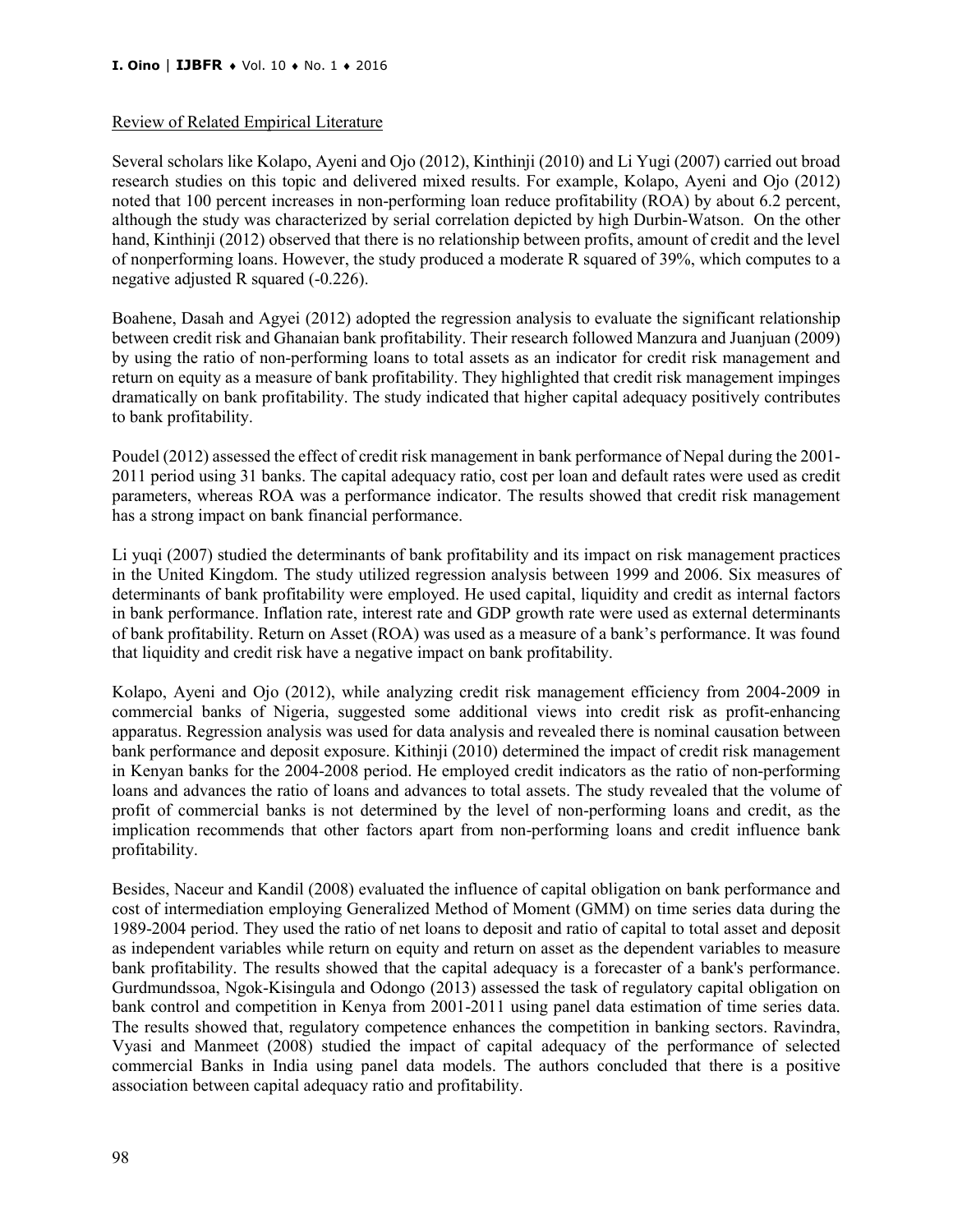#### **The International Journal of Business and Finance Research** ♦ VOLUME 10 ♦ NUMBER 1 ♦ 2016

Common in the aforementioned studies is that they excluded the public banks, hence the need for the current research. To a certain extent, one may argue that commercial banks are heterogeneous from public banks because of political interference.

# **DATA AND METHODOLOGY**

For the empirical investigation, both static and dynamic panel data analyses are utilized and effectively applied to a dataset consisting of the seven largest private and public Indian banks spanning the 2009-2012 period. The term 'panel data' refers to the pooling of time series and cross-sectional observations of banks, on the same individual variables over several time periods (Baltagi, 2003). Panel data allow one to account for heterogeneity of the entities being observed. In addition, because of the size of the data set,' there is more variability and hence less collinearity among the variables. Private banks were separated from public banks because of the heterogeneity between the two.

#### The Static Model

The use of pooled time series and cross sections allows us to take into account the unobserved and timeinvariant heterogeneity across different banks. For the estimation of the models, the dataset that consists of N, which denotes partial units, was used;  $i = 1,...,N$  observed at T time periods,  $t = 1,...,T$ . Therefore, the total number of observations is  $T \times N$ . Then, y is a (TN  $\times$  1) vector of endogenous variables, X is a (TN  $\times$  k) matrix of exogenous variables, which does not include a column of units for the constant term. In the context of the research,  $N = 7$  and  $T = 4$ . Given this, one can write a generic pooled linear regression model by ordinary least square procedure as shown in equation 1. I checked the regression specification using Ramsey's reset shown in Appendices 1 and 2.

$$
y_{it} = \beta_0 + \sum_{N=1}^{N} \beta_1 X_{it} + \varepsilon_{it}
$$
 (1)

where  $y_{it}$  is the dependent variable,  $\beta_0$  is the intercept term,  $\beta_i$  is a k×1 vector of parameters to be estimated on the explanatory variables, and xit is a  $1 \times k$  vector of observations on the explanatory variables,  $t = 1, \ldots$ 

. , T, i = 1, . . . , N and ε*it* is random error term. Pooled OLS enables the researcher to capture the variation of what emerges through time or space simultaneously.

The specification in equation (1) suggests a linear panel data model. The associated assumptions about the model that can be taken into account are as follows:

a-Error terms are normally distributed and have zero mean and standard deviation  $s_i^2$ ,  $e_{it} \sim i.i.d.$  (0, $s_i^2$ ) b-Similar variances among banks,  $s_i^2 =$ se2 "i c-Zero covariances among banks,  $Cov(e_{it}, e_{is}) = 0$  for  $i \neq j$ 

If the homogeneity hypothesis is rejected, the estimates based on the pooled model are as follows:

$$
Y_1 \t X_1 \t \varepsilon_1 Y_2 \t X_2 \t \varepsilon_2 ... \t \t \varepsilon_n Y_N \t X_N \t \varepsilon_N
$$
 (2)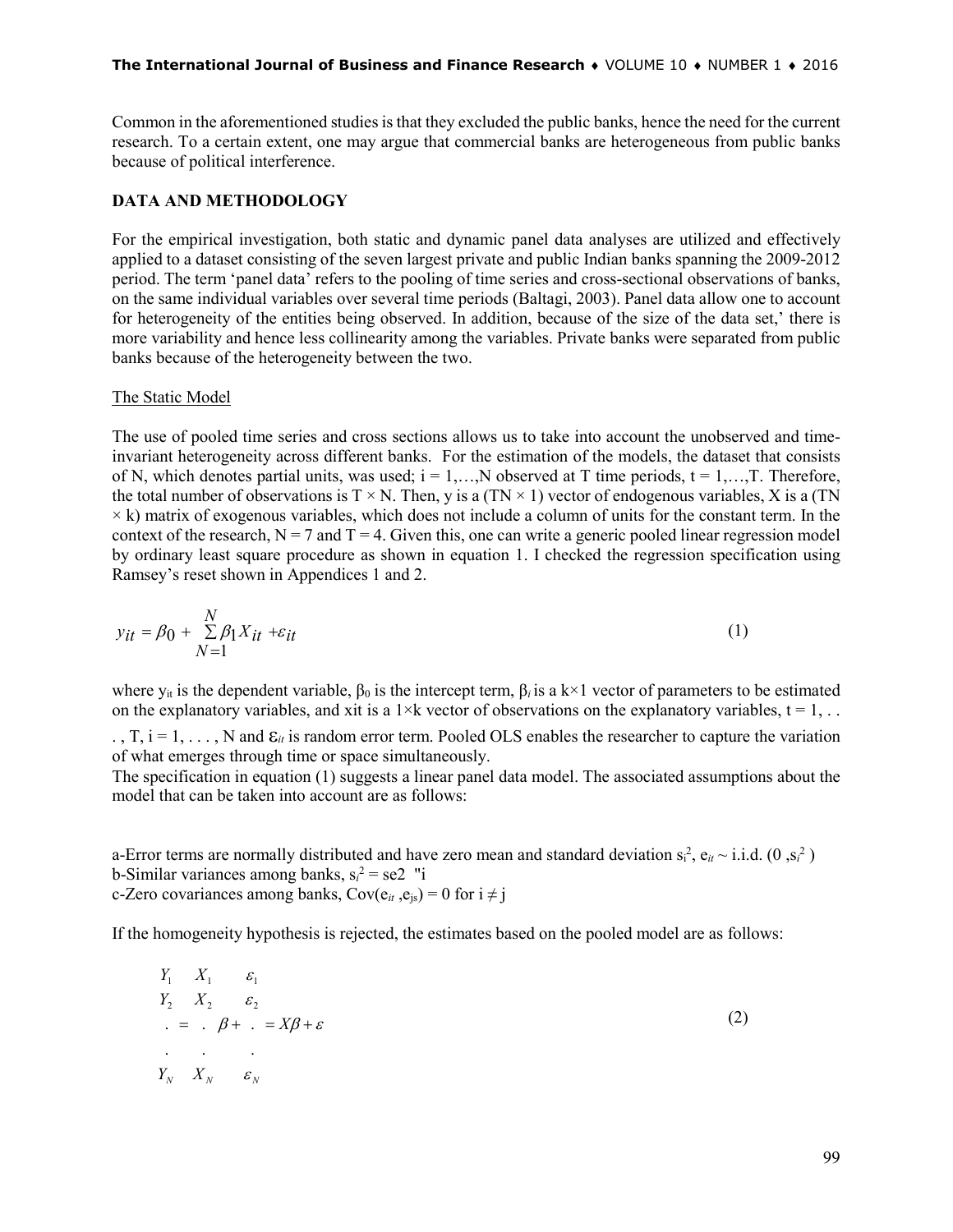However, if the difference between  $\beta_s$  however significant is thought to be small, then one could consider a trade-off of accepting some bias in order to reduce variances. If the departure of homogeneity is so great, then this could result in serious distortion in the conclusion, hence the choice of the best alternative static specification that links the pros and cons of each specification. I then tested for heteroskedasticity and serial correlation as shown in Tables 1 and 2. The presence of heteroskedasticity, the statistical inference based on  $\sigma^2$ (X 'X)<sup>-1</sup>, would be biased, and t-statistics and F-statistics are inappropriate.

| <b>Panel A: Private Banks</b> |       |                     |       |
|-------------------------------|-------|---------------------|-------|
| F-statistic                   | 1.579 | Prob. $F(4,23)$     | 0.213 |
| $Obs*R$ -squared              | 6.032 | Prob. Chi-Square(4) | 0.196 |
| Scaled explained SS           | 2.694 | Prob. Chi-Square(4) | 0.610 |
| <b>Panel B: Public Banks</b>  |       |                     |       |
| F-statistic                   | 0.645 | Prob. $F(4,23)$     | 0.635 |
| $Obs*R$ -squared              | 2.826 | Prob. Chi-Square(4) | 0.587 |
| Scaled explained SS           | 1.424 | Prob. Chi-Square(4) | 0.839 |

Table 1: Heteroskedasticity Test: Breusch-Pagan-Godfrey

*This table tests for heteroskedasticity using Breusch-Pagan-Godfrey under the assumption that the error variance is a linear function of Xt. This can be written as:*  $\delta_t^2 = \alpha + \alpha^2 X_t$  for  $t = 1, 2, \dots, n$ 

#### Table 2: Breusch-Godfrey Serial Correlation LM Test

| <b>Panel A: Private Banks</b> |       |                     |        |
|-------------------------------|-------|---------------------|--------|
| F-statistic                   | 0.073 | Prob. $F(2,21)$     | 0.9295 |
| $Obs*R$ -squared              | 0.194 | Prob. Chi-Square(2) | 0.9074 |
| <b>Panel B: Public Banks</b>  |       |                     |        |
| F-statistic                   | 1.885 | Prob. $F(2,21)$     | 0.176  |
| $Obs*R$ -squared              | 4.261 | Prob. Chi-Square(2) | 0.118  |

The LM tests for serial correlation often in time series data. That is, the violation of:  $Cov(u_tu_t - s) = E(u_tu_t - s) = 0$  for all  $t \neq s$ 

The fixed effect model assumes that despite the variation in intercept across the banks, each individual intercept does not vary from time to time. Therefore, the intercept  $\beta_{1it}$  means it is time-invariant. Therefore, the fixed effect model can be expressed as follows:

$$
y_{it} = \beta_{1it} + \sum_{N=1}^{N} \beta_{1} X_{it} + \varepsilon_{it}
$$
 (3)

Where y is the dependent variable for profitability and X denotes the variables of interest (capital adequacy, non-performing loans, credit to deposit and net interest margin ratios). The fixed effect across the firm was not significant individually or as a group as shown in Table 3.

The common slope coefficients and constants may not be fixed but random. In this case, the random effects model would be appropriate. In a nutshell, the random effect is a compromise between pooling under complete homogeneity and pooling with common slope coefficient, but with the intercept varying crosssectionally. That is, all of the elements in the coefficient vector, slopes as well as intercepts, are random variables rather than fixed parameters.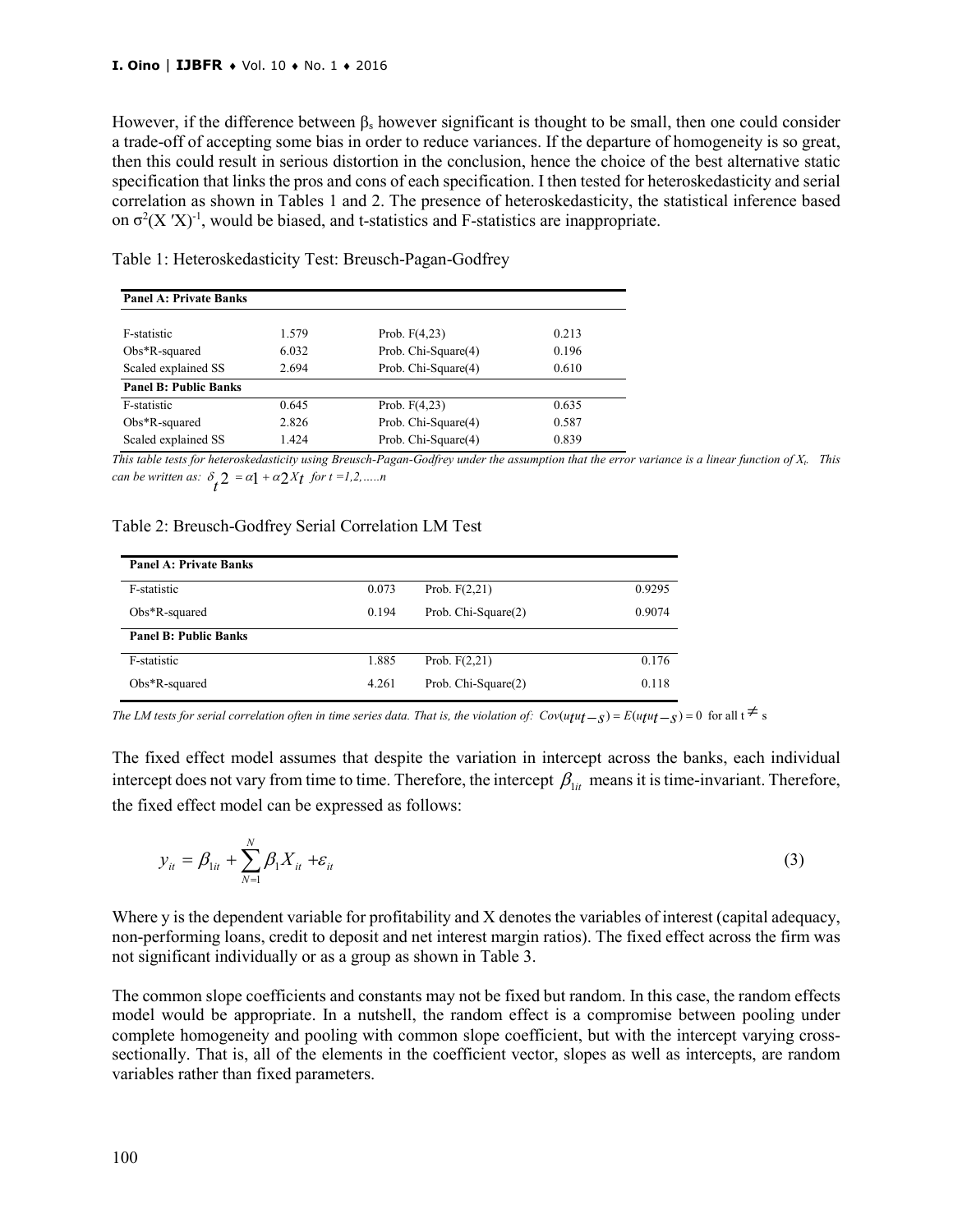Table 3: Fixed Effects on Banks

| <b>Private Banks</b> |               | <b>Public Banks</b> |               |
|----------------------|---------------|---------------------|---------------|
| Bank                 | <b>Effect</b> | Bank                | <b>Effect</b> |
| <b>ICICI</b> Bank    | 0.012         | <b>STATE</b>        | $-4.439$      |
| <b>HDFC</b>          | $-0.030$      | Punjab              | $-1.373$      |
| Axis Bank            | 0.308         | Canara              | 3.955         |
| Kotak Mahihndra      | 0.022         | baroda              | $-0.272$      |
| ING Vysya Bank       | $-0.593$      | <b>INDIA</b>        | $-0.937$      |
| Induslnd bank        | 0.134         | <b>UNION</b>        | 1.598         |
| Yes bank             | 0.156         | IDBI                | 1.469         |

*This table shows the fixed effects across each bank, both public and private.*

Under the assumption of intercepts for the cross-section, which are random variables, and slope coefficients, which are fixed parameters, the vector would represent slopes while only the random error term would have two components. Thus:

| $\mu_i$ $\eta_{i1}$     |     |
|-------------------------|-----|
| $\mu_i$ $\eta_{i2}$     |     |
| $\varepsilon_i = 1 + 1$ | (4) |
| <b>All Contracts</b>    |     |
| $\mu i$ $\eta_{iT}$     |     |

The  $\mu_i$  represents randomness, which is due to the choice of the cross-section (the random intercept), while  $\eta_{it}$  represents the randomness stemming from the cross-section and time period.

The argument in favor of the random effects model is that the fixed effects model often results in a loss of many degrees of freedom and also eliminates a large portion of the total variation in the panel. Another argument is that  $\beta_i$  combines several factors specific to the cross-sectional units and as such they represent 'specific ignorance' (Maddala, 2001). Hence,  $\beta_i$  can be treated as random variables by much the same argument that  $\varepsilon$ <sub>it</sub> represents 'general ignorance' can be treated as random variables. On the other hand, there are two arguments in favor of the use of the fixed effects model. The first, common in the analysis of variance literature, is that if the analysis wants to make inferences about only this set of cross-sectional units, then  $\beta_i$  can be treated as fixed. On the other hand, if one wants to make inferences about the population from which these cross-sectional data come, then  $\beta_i$  should be treated as random. The Hausman test, which is derived from the t test, can identify the best model using the restricted F test, which can be expressed as follows:

$$
F = \frac{(R_{UR}^2 - R_R^2)/m}{(1 - R_{UR}^2)/(n - k)}
$$
(5)

Where  $R_{UR}^2$  and  $R_R^2$  are the values obtained from the unrestricted and unrestricted regressions, respectively. In addition, model specification was tested using the Ramsey reset test as shown in Appendix 2. Further, in order to test for structural break, recursive least squares (RELS) was used. This assesses how β changes over time. The basic idea is that if β changes significantly, then there is a structural break. The results of the two panels indicated no strong evidence to suggest poolability of the model.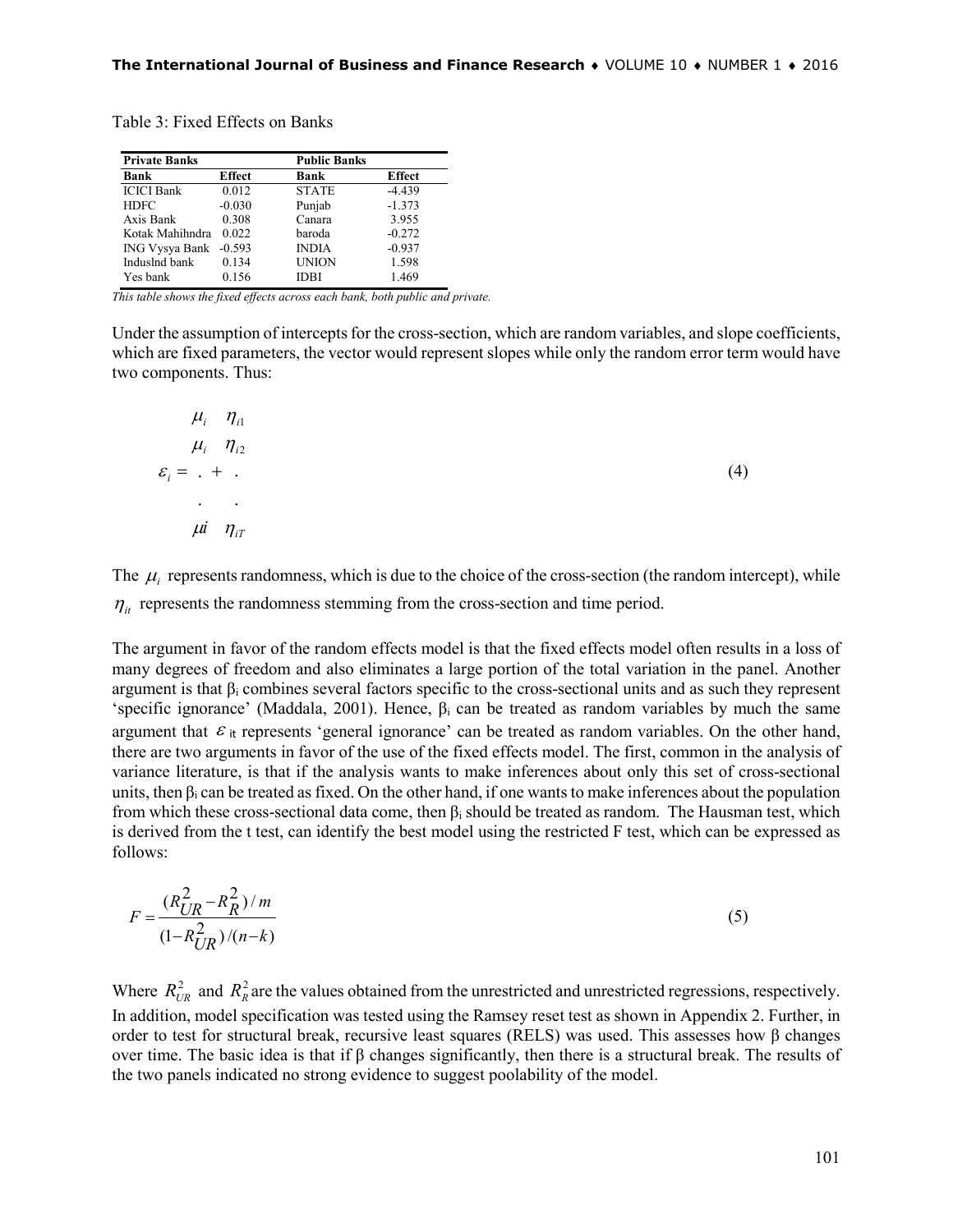#### **RESULTS**

As shown in Table 4, the mean return on assets that measures profitability for private banks is 14.01, which is slightly higher than that of public banks (13.30). This could be attributed to the efficiency of private banks in managing the non-performing assets. As shown, the mean for non-performing assets for private banks is just 0.38 compared with 13.30 for public banks. One of the biggest assets (excluding properties) is advances. If such advances are not readily accessible, a bank's financial performance will be adversely affected. The Reserve Bank of India has classified advances into basically four categories: standard asset, which refers to a loan that is easily recoverable. The second category is substandard assets, which are nonperforming assets for periods of less than 12 months. The third category is doubtful debts, which are assets classified as non-performing loans exceeding 12 months. The fourth category is a loss where the loss has been identified and will be written off as bad debt.

|          |       |            | <b>Private Banks</b> |        |            |            |            | <b>Public Banks</b> |           |            |
|----------|-------|------------|----------------------|--------|------------|------------|------------|---------------------|-----------|------------|
|          | CAR   | <b>NPA</b> | <b>NIM</b>           | CD     | <b>ROE</b> | <b>CAR</b> | <b>NPA</b> | <b>NIM</b>          | <b>CD</b> | <b>ROE</b> |
| Mean     | 16.85 | 0.38       | 4.28                 | 70.83  | 14.01      | 13.30      | 13.30      | 13.30               | 13.30     | 13.30      |
| Maximum  | 21.22 | 1.11       | 6.86                 | 100.34 | 20.89      | 15.38      | 15.38      | 15.38               | 15.38     | 15.38      |
| Minimum  | 11.65 | 0.03       | 2.34                 | 31.57  | 7.06       | 11.31      | 11.31      | 11.31               | 11.31     | 11.31      |
| Std. Dev | 2.67  | 0.29       | 1.15                 | 17.01  | 3.79       | 1.06       | . .06      | . 06                | 1.06      | 1.06       |
| N        | 28    | 28         | 28                   | 28     | 28         | 28         | 28         | 28                  | 28        | 28         |

Table 4: Descriptive Statistics

*This table shows the descriptive statistics results for both private and public banks. CAR is capital adequacy ratio; NPA is non-performing assets; NIM is the net interest margin; CD is credit to deposit ratio; ROE is the return of equity.*

In terms of capital adequacy, the results indicate that private banks are more capitalized, with a mean of 16.85 compared with 13.30 for public banks. Better capitalized banks may reflect higher management, quality, thereby generating a positive and a negative coefficient sign in the income and cost regression, respectively, resulting in an expected positive impact on profitability. In addition, Berger (1995) noted that well capitalized firms face lower expected bankruptcy costs, which in turn reduce their cost of funding and in turn increase their income. The results also show that the net interest margin for private banks is 4.28 compared with 13.30 for public banks.

Table 5 shows the correlation matrix for both private and public banks. Clearly, the capital adequacy ratio is positively associated with profitability in both cases. This implies that the more capitalized the bank, the more profitable it is. The capital adequacy ratio is the total of Tier 1 and Tier 2 capital and is measured as the ratio of capital to risk-adjusted assets and off-balance sheet exposure determined on a risk-weighted basis. A higher ratio reflects a bank's ability to absorb unanticipated capital losses.

As regards to asset quality, I analyzed non-performing loans. The degree to which provisions are made in anticipation of, or concurrent with, actual impairment in the loan portfolio reflects credit quality. A privatized bank may aggressively build its loan portfolio and could be forced to make large provisions for unanticipated bad debts. As shown in the correlation matrixes, there is a negative association between NPA and ROE. Although in both cases, the coefficient is negative, the magnitude for private banks is much higher than for the public banks. It is also possible that a privatized bank may be more efficient in managing its loan portfolio and therefore carry only a small loan loss provision. However, it is paramount to note that banks can smooth incomes by making higher provisions than necessary when credit quality and net income are high. Consequently, they may not increase provisions as much as they should if credit quality is deteriorating. Gunther and Moore (2000) argue that income smoothing will ensure that banks with asset quality problems can raise net income and retained earnings, thereby boosting Tier 1 capital.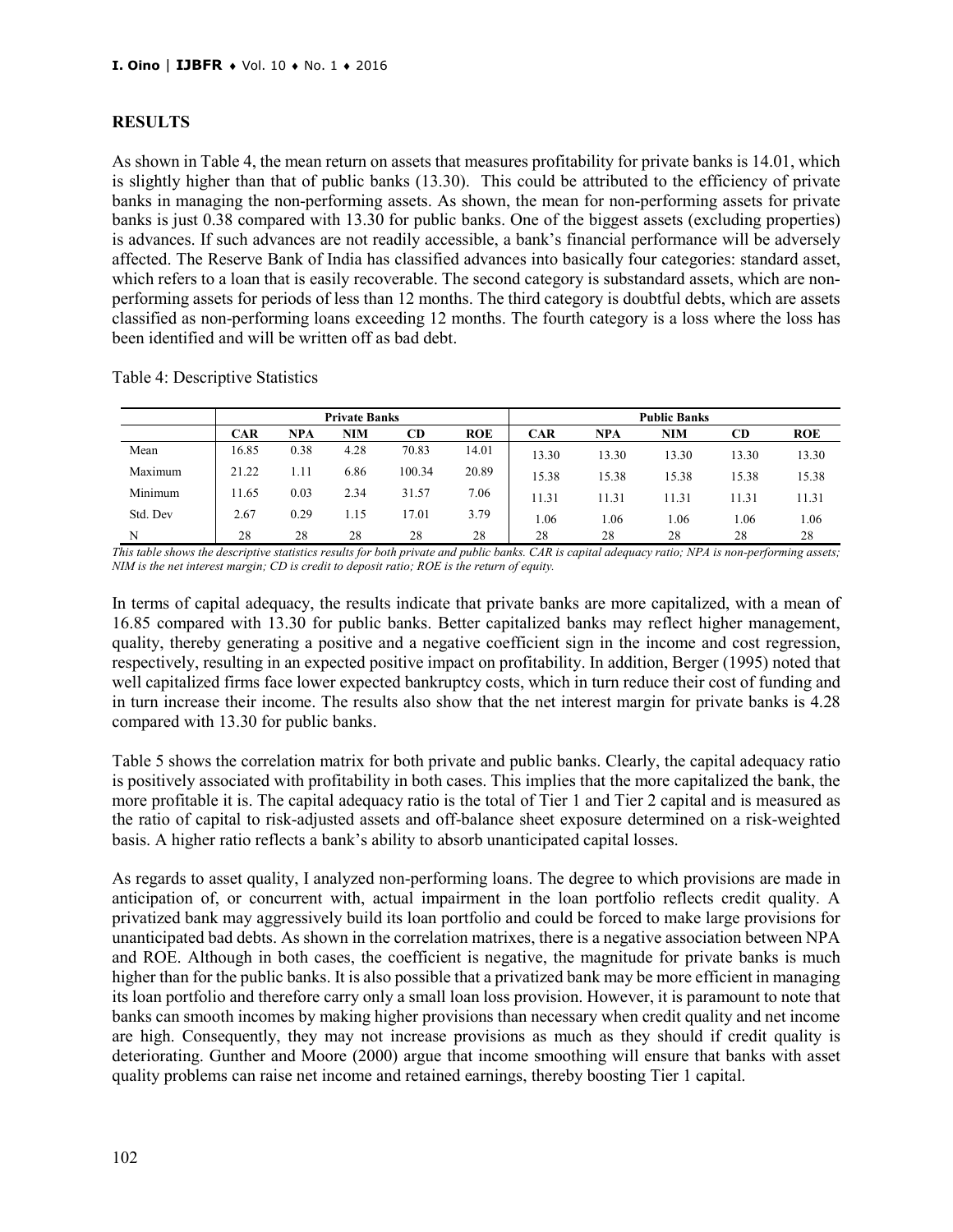|                               | <b>CAR</b> | <b>NPA</b> | <b>NIM</b> | CD    | <b>ROE</b> |
|-------------------------------|------------|------------|------------|-------|------------|
| <b>Panel A: Private Banks</b> |            |            |            |       |            |
| CAR                           |            |            |            |       |            |
| <b>NPA</b>                    | 0.273      | 1          |            |       |            |
| <b>NIM</b>                    | $-0.015$   | 0.058      | 1          |       |            |
| CD.                           | $-0.079$   | 0.044      | 0.319      | 1     |            |
| <b>ROE</b>                    | 0.031      | $-0.706$   | $-0.106$   | 0.226 | 1          |
| <b>Panel B: Public Banks</b>  |            |            |            |       |            |
| <b>CAR</b>                    |            |            |            |       |            |
| <b>NPA</b>                    | $-0.321$   |            |            |       |            |
| <b>NIM</b>                    | 0.277      | 0.019      | 1          |       |            |
| CD                            | $-0.093$   | 0.313      | $-.243$    | 1     |            |
| <b>ROE</b>                    | 0.340      | $-.352$    | .619       | 117   |            |

| Table 5: Pearson Correlation Matrix for Private Banks |  |  |  |  |
|-------------------------------------------------------|--|--|--|--|
|-------------------------------------------------------|--|--|--|--|

*The table shows the Pearson correlation between the independent and dependent variables. Panel A is on the private banks and panel B is on public banks. CAR is capital adequacy ratio; NPA is non-performing assets; NIM is the net interest margin; CD is credit to deposit ratio; ROE is the return of equity.*

Further, as shown in Table 6, capital adequacy has positive coefficient and significant at 1% using pooled OLS for private banks. However, as regards to the public banks, although positive coefficient, it's not significant. This is in line with Pasiouras and Kosmidou (2007) and García-Herrero et al. (2009) implying that, the best-performing banks are those that maintain a high level of equity relative to their assets. One could attribute this to the fact that, the banks with higher capital ratios tend to face lower costs of funding due to lower prospective bankruptcy costs. For a bank with capital below its equilibrium ratio, the expected bankruptcy costs are relatively high, and an increase in the capital ratios raises the expected profits by lowering the interest expenses on uninsured debt. However the negative association between capital adequacy and profitability was noted by Goddard et al. (2010) in eight European Union member countries between 1992 and 2007. The negative coefficient could be because banks are required to retain a certain amount that is not lend out and hence is tied capital. However, banks with higher capital–asset ratios are considered relatively safer in the event of loss or liquidation. On the other hand, low-capitalized banks may be considered risky. The results show a positive effect of inefficiency on risk-taking, which supports the moral hazard hypothesis that poor performers are more vulnerable to risk-taking than high-performance banks.

The need for risk management in the banking sector is inherent in the nature of the banking business. Poor asset quality is one major cause of bank failures. During periods of increased uncertainty, financial institutions may decide to diversify their portfolios and/or raise their liquid holdings in order to reduce their risk. Abreu and Mendes (2002), who examined the banks in Portugal, Spain, France and Germany, noted that the loans-to-assets ratio, as a proxy for risk, has a positive impact on the bank's profitability. Table 6 shows that in both private and public banks, non-performing assets have a significant negative coefficient using pooled OLS in line with Bourke (1989) and Molyneux and Thornton (1992). This implies that, the more the non-performing loans, the less profitable the bank is hence decreasing liquidity position. An interesting result is the effect of interest margin. The results indicate a negative coefficient for both public and private banks. Although it is significant at 1% for public banks, it is 10% for private banks. The negative and significant coefficient implies that the lower the interest the bank charges, the more profitable they are. The lower the interest, the more the bank is likely to attract borrowers and the ease it likely the borrower to honor the obligation. Indeed, the correlation for both private and private banks indicates that there is a positive association between the NIM and NPA indicating the higher the interest rates, the higher the nonperforming.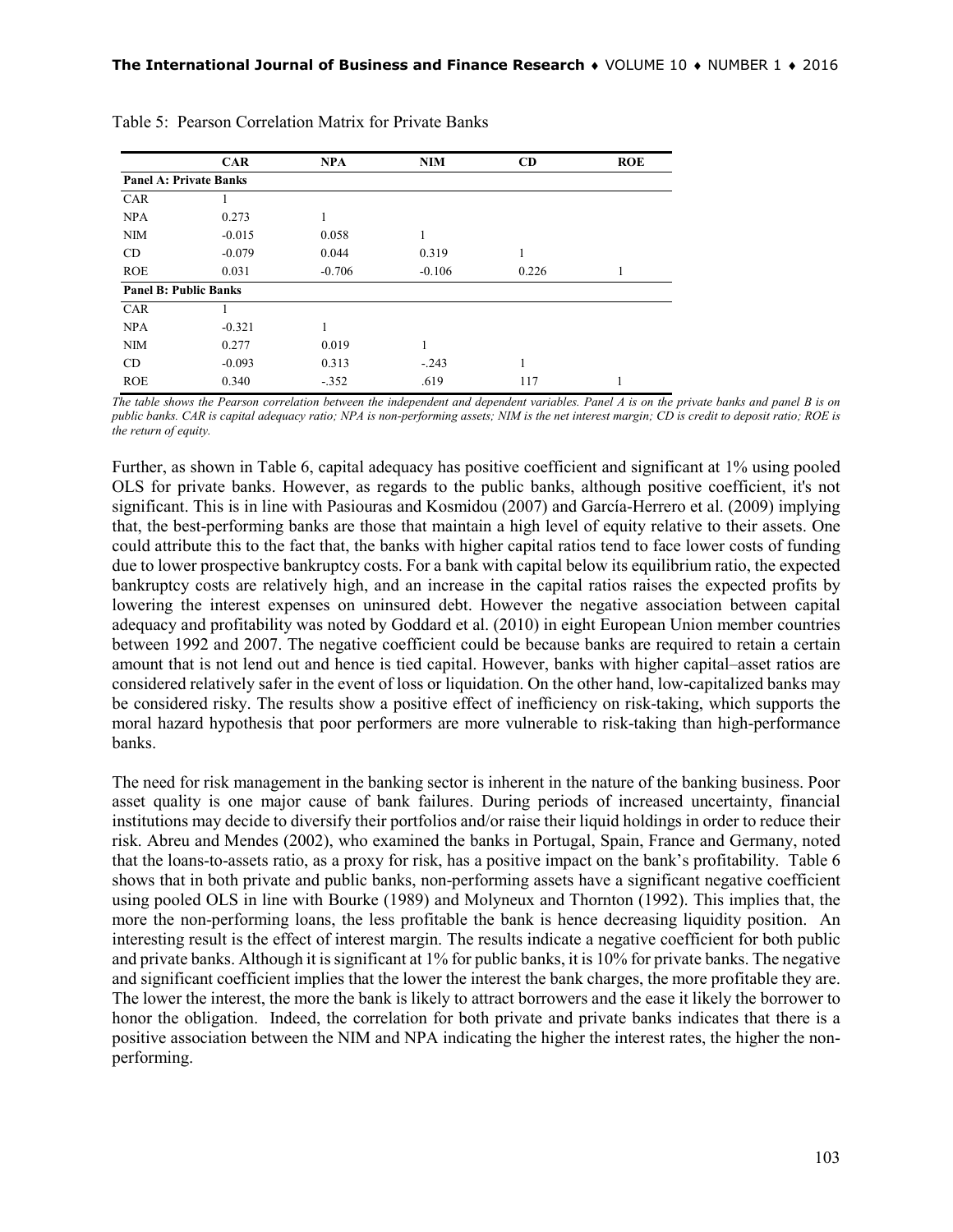|               | <b>Private Banks</b> |                     |                      | <b>Public Banks</b> |                      |                      |
|---------------|----------------------|---------------------|----------------------|---------------------|----------------------|----------------------|
| Variable      | <b>Pooled OLS</b>    | <b>Fixed Effect</b> | <b>Random Effect</b> | <b>Pooled OLS</b>   | <b>Fixed Effects</b> | <b>Random Effect</b> |
| $\mathcal{C}$ | 15.849**             | $20.701**$          | $16.332***$          | 3.650               | 5.959                | 4.176                |
|               | (1.392)              | (6.087)             | (3.742)              | (3.770)             | (10.059)             | (8.751)              |
| <b>CAR</b>    | $0.348***$           | $-0.110$            | 0.299                | 0.306               | 0.005                | 0.291                |
|               | (0.065)              | (0.255)             | (0.178)              | (0.258)             | (0.888)              | (0.611)              |
| CD            | $-0.030**$           | $-0.021$            | $-0.032$             | 0.006               | $-0.052$             | 0.002                |
|               | (0.010)              | (0.041)             | (0.027)              | (0.017)             | (0.065)              | (0.042)              |
| <b>NIM</b>    | $-0.352*$            | $-0.360$            | $-0.232$             | $4.465***$          | 5.793*               | $4.446***$           |
|               | (0.154)              | (0.686)             | (0.436)              | (0.446)             | (2.563)              | (1.074)              |
| <b>NPA</b>    | $-10.730***$         | $-4.737$            | $-10.664***$         | $-3.496***$         | $-2.148**$           | $-3.472**$           |
|               | (0.597)              | (7.839)             | (1.716)              | (0.666)             | (3.656)              | (1.619)              |
| Adj. R sqrd   | 0.67                 | 0.68                | 0.57                 | 0.49                |                      | 0.41                 |
| F-Statistic   | 87.396***            | $6.593**$           | $9.677***$           | 41.395***           | 0.57                 | $5.601**$            |
| AIC           | 4.383                | 4.69                |                      | 5.169               | 5.286                |                      |
| Hannan-Ouinn  | 4.421                | 4.844               |                      | 5.208               | 5.446                |                      |
| <b>DW</b>     | 1.761                | 2.030               | 2.029                | 1.600               | 1.968                | 0.953                |
| Hausman test  |                      | Chi sqr stat. 5.838 |                      |                     | Chi sqr stat. 10.091 |                      |
|               |                      | p. value. 0.212     |                      |                     | p. value. 0.038      |                      |

Table 6: Regression Analysis Using Pooled OLS, Fixed Effect and Random Effect

*This table shows the result of running multiple regression analyzing applying the pooled ordinary least square, fixed effects and random effects. Independent variables: CAR is capital adequacy ratio; NPA is non-performing assets; NIM is the net interest margin; CD is credit to deposit ratio and dependent variable, ROE is the return of equity. AIC is Akaike Information Criteria. \*\*\*, \*\*, and \* indicate significance at the 1,5 and 10 percent levels respectively.*

#### **CONCLUSION**

The objective of this study was to assess how private banks differ from public banks in terms of risk management. Using 14 banks for the 2009-2012 period, the data indicates that private banks are more capitalized compared with public banks. The CAR is 17% for private banks and 13% for public banks. The RBI has set CAR for Indian banks to be 9%, which is higher than in most developed countries. The capital adequacy ratio on public sectors continues to decline due to an elevated credit demand and obligation of higher provisions to buffer against asset quality deterioration. NPA negative impacts on the capital adequacy ratio, profitability and bank credibility (Kumar and Singh, 2012). Using fixed effects, the results are consistent with previous studies (Kaaya and Pastroy, 2013) Frederick, 2012), Kithinji, 2010) Felix and Claudine, 2008). That is, the effect of NPA is significant in influencing negatively the profitability of both private and public banks. The increase of NPA on both public and private banks could be attributed to the diversion of funds away from the actual purpose for which they were granted as well as misappropriation of funds by borrowers. Apart from that severe economic conditions and market factors stemming from regulatory changes, recessionary conditions and feeble resources for inefficient management and stressed labor relations have affected the conditions of business and forced them to default on their loan repayments. The research denotes that the public sector banks had to face a reduction in NIM significantly high compared to private banks. This could be because private banks could hedge themselves by diversification. Therefore, the results indicate that credit risk management significantly affects both banks, though compared to the public sector, private banks are far better capitalized and managed more effectively in terms of asset quality. However, for future research, there is a need to include other macroeconomic variables and the size of the bank in assessing capital adequacy and profitability for both private and public banks.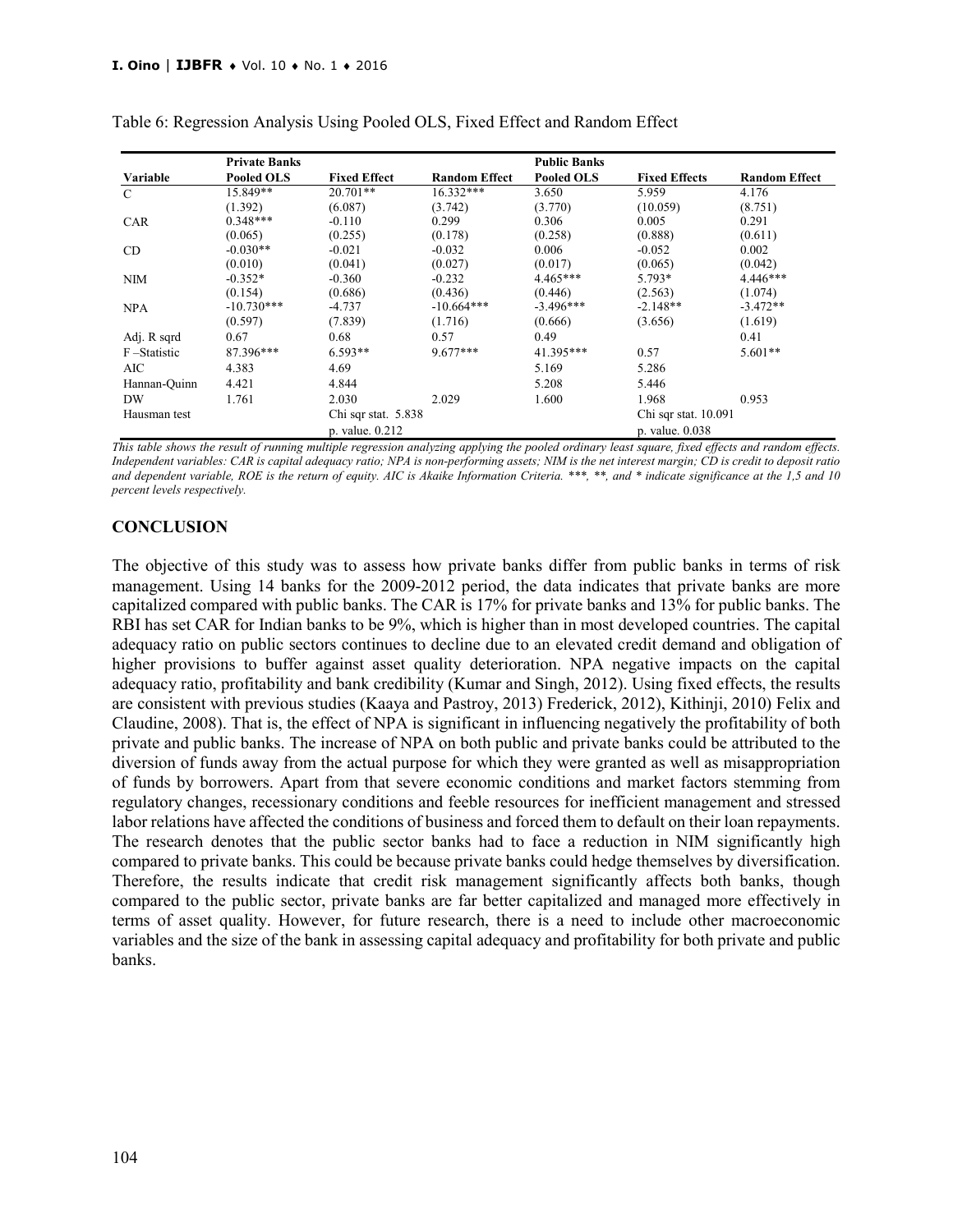| Variable               | <b>Proxy</b>   | <b>Measurement</b>                                    |
|------------------------|----------------|-------------------------------------------------------|
| Profitability          | <b>ROE</b>     | Profit available to shareholders/shareholders' funds. |
| Capital adequacy ratio | <b>CAR</b>     | Tier $1 +$ Tier 2 capital                             |
| Asset quality          | <b>NPA</b>     | Non-performing assets/total assets.                   |
| Management quality     | Credit Deposit | Credit (loans) / Total deposits                       |
| Earning ability        | NIM            | Interest earning-Interest on deposit.                 |

# Appendix 1: Measurement of the Variables

*This table shows the measurements of variables. Dependent variable, profitability measured by Return on Equity (ROE); dependent variables,*  capital adequacy ratio (CAR), asset quality measured by non-performing assets (NPA), management quality and earning ability measured by net *interest margin (NIM)*

| <b>Panel A: Public Banks</b>  |              |              |                     |
|-------------------------------|--------------|--------------|---------------------|
|                               | Value        | df           | <b>Probability</b>  |
| t-statistic                   | 0.151        | 22           | 0.880               |
| F-statistic                   | 0.023        | (1, 22)      | 0.880               |
| Likelihood ratio              | 0.029        | 1            | 0.864               |
| F-test summary:               |              |              |                     |
|                               | Sum of Sq.   | df           | <b>Mean Squares</b> |
| <b>Test SSR</b>               | 0.284        | $\mathbf{1}$ | 0.284               |
| <b>Restricted SSR</b>         | 271.72       | 23           | 11.81               |
| <b>Unrestricted SSR</b>       | 271.43       | 22           | 12.338              |
| LR test summary:              |              |              |                     |
|                               | Value        | df           |                     |
| Restricted LogL               | $-71.546$    | 23           |                     |
| Unrestricted LogL             | $-71.531$    | 22           |                     |
| <b>Panel B: Private Banks</b> |              |              |                     |
|                               | Value        | df           | Probability         |
| t-statistic                   | 0.297        | 22           | 0.768               |
| F-statistic                   | 0.088        | (1, 22)      | 0.768               |
| Likelihood ratio              | 0.112        | 1            | 0.737               |
| F-test summary:               |              |              |                     |
|                               | Sum of Sq.   | df           | <b>Mean Squares</b> |
| <b>Test SSR</b>               | 0.495        | $\mathbf{1}$ | 0.495               |
| <b>Restricted SSR</b>         | 123.80       | 23           | 5.382               |
| <b>Unrestricted SSR</b>       | 123.30       | 22           | 5.604               |
| LR test summary:              |              |              |                     |
|                               | <b>Value</b> | df           |                     |
| Restricted LogL               | $-60.541$    | 23           |                     |
| Unrestricted LogL             | $-60.484$    | 22           |                     |

#### Appendix 2: Test of Specification. Ramsey RESET

*This table shows the result of Ramsey Reset test employed to test a linear specification against a non-linear specification using F test statistic: The F test statistics is expressed as:*

$$
F_{(M;N-k-1)} = \frac{(SSR_{\hat{Y}} - SSR_{\hat{Y}^2})/M}{SSR_{\hat{Y}^2}/(N-K)}
$$

$$
= \frac{(SSR_R - SSR_{UR})/M}{SSR_{UR}/(N-K)}
$$

Where SSR<sub>s</sub> are the sum of squared residuals for the respective regressions;

M is the number of restrictions; N is the number of observations;

K is the number of parameters estimated in the unrestricted equation.

Specification: ROE C CAR CREDIT\_DEPOSIT NIM NPA. Omitted Variables: Squares of fitted values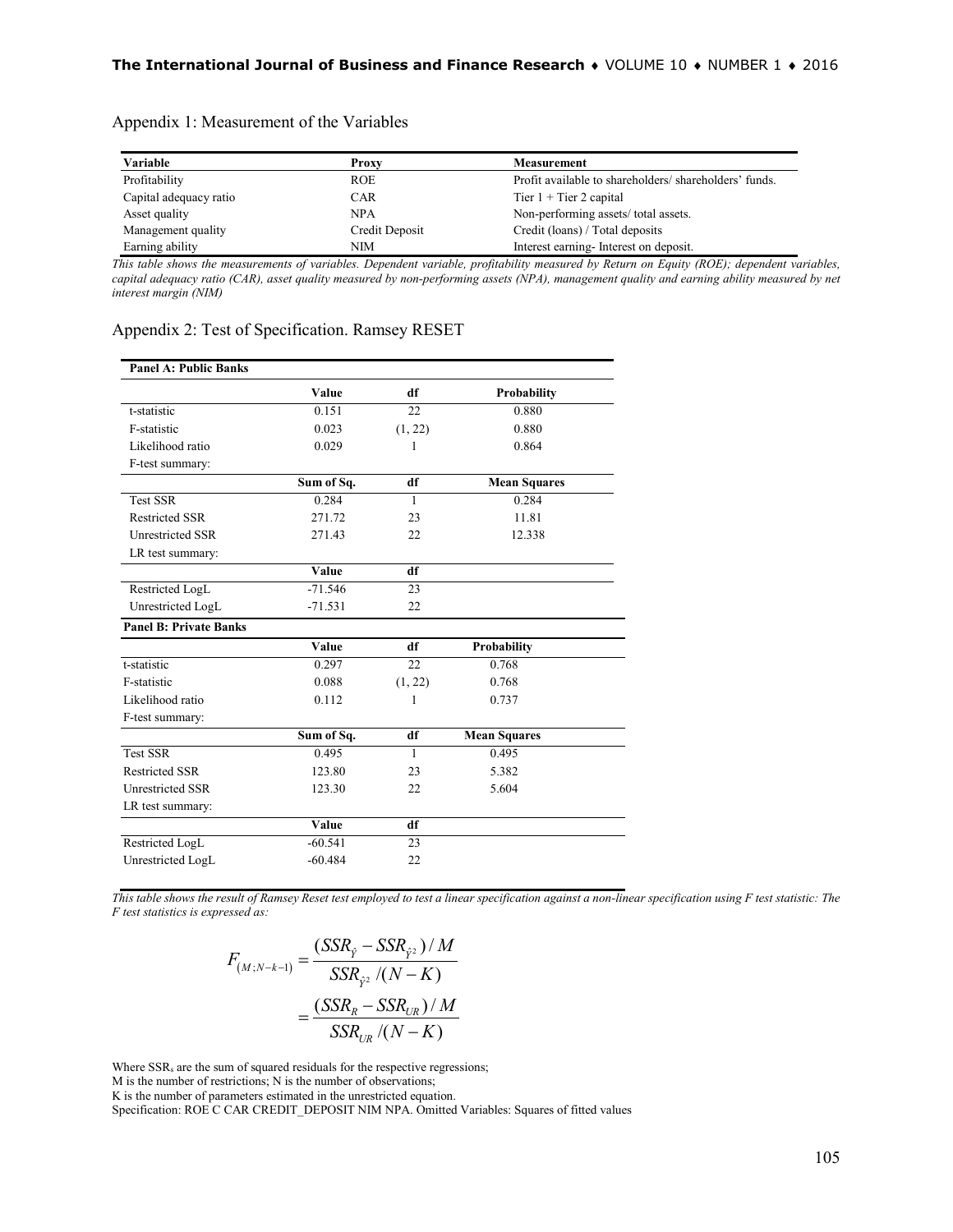| <b>Panel A: Public Banks</b>  |                  |        |       |
|-------------------------------|------------------|--------|-------|
| <b>Effects Test</b>           | <b>Statistic</b> | d.f.   | Prob. |
| Cross-section F               | 2.383            | (6,17) | 0.074 |
| Cross-section Chi-square      | 17.092           | 6      | 0.008 |
| <b>Panel B: Private Banks</b> |                  |        |       |
| Cross-section F               | 1.551            | (6,16) | 0.024 |
| Cross-section Chi-square      | 12.379           | 6      | 0.054 |

#### Appendix 3: Redundant Fixed Effects Tests

*This table shows that in both panels, the p-values associated to the F-statistics and the Chi-square statistics are both significant at 10%, which provides evidence against the null hypothesis that the fixed effects are all equal to each other. This suggests that there is unobserved heterogeneity.*

#### **REFERENCES**

Abreu, M. and Mendes, V. (2002). Commercial Bank Interest Margins and Profitability: Evidence from E.U. Countries. Working Paper Series, Porto.

Afriyie, H. O., and Akotey, J. O (2010): credit risk management and profitability of selected rural and community banks in Ghana. Catholic University College of Ghana.

Baltagi, B. H. 2003. Econometric analysis of panel data. London: Wiley.

Banking Supervision. Basel Committee on Banking Supervision. Available at: http://www.bis.org/publ/bcbs129.pdf. Accessed on 10 January 2014.

Basel Committee on Banking Supervision (2009): Principles for the Management of Credit Risk consultative document; Basel, Switzerland, Available on at http/www/Bank for International Settlements.

Basel Committee on Banking Supervision (September 2006). Principles for the Management of Credit Risk, Risk Management Group of the Basel Committee on Banking Supervision. Accessed at: http://www.bis.org/publ/bcbs75.pdf. Accessed 02 Feb 2014.

Berger, A. (1995). The profit–structure relationship in banking: Tests of market-power and efficientstructure hypotheses. *Journal of Money, Credit and Banking*, Vol. 27, pp. 404–431.

Boahene S. H. Dasah J. and Agyei S. K. (2012). Credit Risk and Profitability of Selected Banks in Ghana. *Research Journal of Finance and Accounting*. Vol. 3(07). pp. 6-14.

Bourke, P. (1989). Concentration and other determinants of bank profitability in Europe, North America and Australia*. Journal of Banking and Finance*, Vol. 13 (1), pp. 65–79.

Chen, K. and Pan, C. (2012): An Empirical Study of Credit Risk Efficiency of Banking Industry in Taiwan, *Web Journal of Chinese Management Review*, Vol. 15(1), pp. 1-16.

Felix, A.T and Claudine, T. N (2008). Bank Performance and Credit Risk Management, Unpublished Masters Dissertation in Finance, University of Skovde

Frederick, T., Masood, O., Thapa, P. D. P., Bellalah, M., Levyne, O. (2012). Does Co-integration and Causal Relationship Exist between the Non-stationary Variables for Chinese Bank's Profitability? An Empirical Evidence. // *International Journal of Business*; Vol. 17 Issue 2, p194.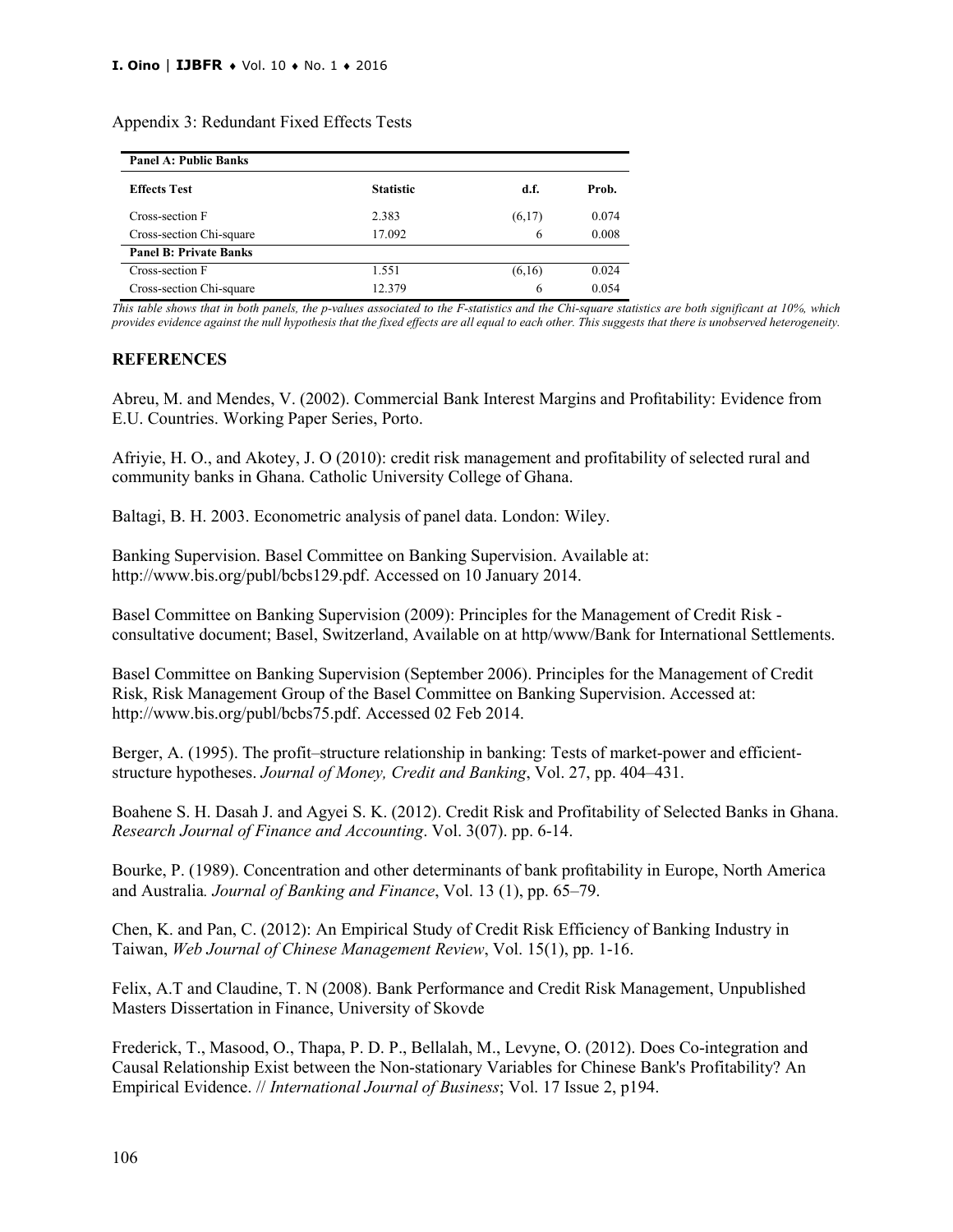García-Herrero, A., Gavilá, S. and Santabárbara, D. (2009). What explains the low profitability of Chinese banks? *Journal of Banking and Finance*, Vol. 33, pp. 2080–2092.

Goddard, J., Molyneux, P., Liu, H. and Wilson, J. O. S. (2010). The Persistence of Bank Profit. Bangor Business School Working Paper.

Greuning H. V. and Bratanovic, S. B. (2003) "Analyzing and Managing Banking Risk: A framework for assessing corporate governance e and Financial Risk", The World Bank, Washington D.C.

Gudmundssoa, R. Ngoka-Kisingul, K. and Odongo M. T. (2013), "The role of capital requirement on bank competition and stability: The Case of Kenyan Banking Industry" Centre for Research on Financial Markets and Policy.

Gunther, J. and Moore, R. (2000), "Early warning models in real time," Federal Reserve Bank of Dallas, Financial Industry Studies, working paper, No. 1-00, October.

Hennie V. G (2003), Analyzing and Managing Banking Risk: A Framework for Assessing Corporate Governance and Financial Risk, 2nd Edition, Washington DC: World Bank Publications.

Kaaya, I. and Pastory, D. (2013). Credit Risk and Commercial Banks performance in Tanzania: a Panel Data Analysis. Research Journal of Finance and Accounting, 4(16), pp.55 -62.

Kithinji, A. M. (2010). Credit Risk Management and Profitability of Commercial Banks in Kenya, School of Business, University of Nairobi, Nairobi.

Kolapo, T. F, Ayeni R. K. and Oke, O. (2012). "Credit Risk Management and Banks Performance" *Australian Journal of Business and Management Research*. Vol. 2 (2), pp 31 – 38.

Kumar, M. and Singh, G. (2012), Mounting NPAs In Indian Commercial Banks, International Journal Of Transformations In Business Management, (Ijtbm, Vol 1, Issue 6, Apr - Jun 2012 ISSN 2231 - 6868)

Li Yuqi (2007). "Determinants of Banks profitability and its implication on Risk management practices: Panel Evidence from the U.K", University of Nottingham

Maddala, G. S. (2001), Introduction to econometrics. 3rd Ed. John Willey & Son Ltd.

Manzura, B and Juanjuan S. (2009). "Credit risk management and profitability in commercial banks in Sweden" School of Business Economics and Law in Gothenburg. Available at: https://gupea.ub.gu.se/bitstream/2077/20857/1/gupea\_2077\_20857\_1.pdf. Accessed on 01 Feb 2014.

Molyneux, P. and Thornton, J. (1992). Determinants of European bank profitability: A note. *Journal of Banking and Finance*, Vol. 16, pp. 1173–1178.

Naceur, S. B. and Kandil, M., (2008). "The impact of capital requirement on banks costs of intermediation and performance" IMF working paper. WP/13/160. Available at: http://www.imf.org/external/pubs/ft/wp/2013/wp13160.pdf. Accessed on 10 March 2014.

Paradi, J. C., H. Zhu and B. Edelstein (2012). 'Identifying managerial groups in a large Canadian bank branch network with a DEA approach.' *European Journal of Operational Research. V*ol. 219: pp. 178- 187.